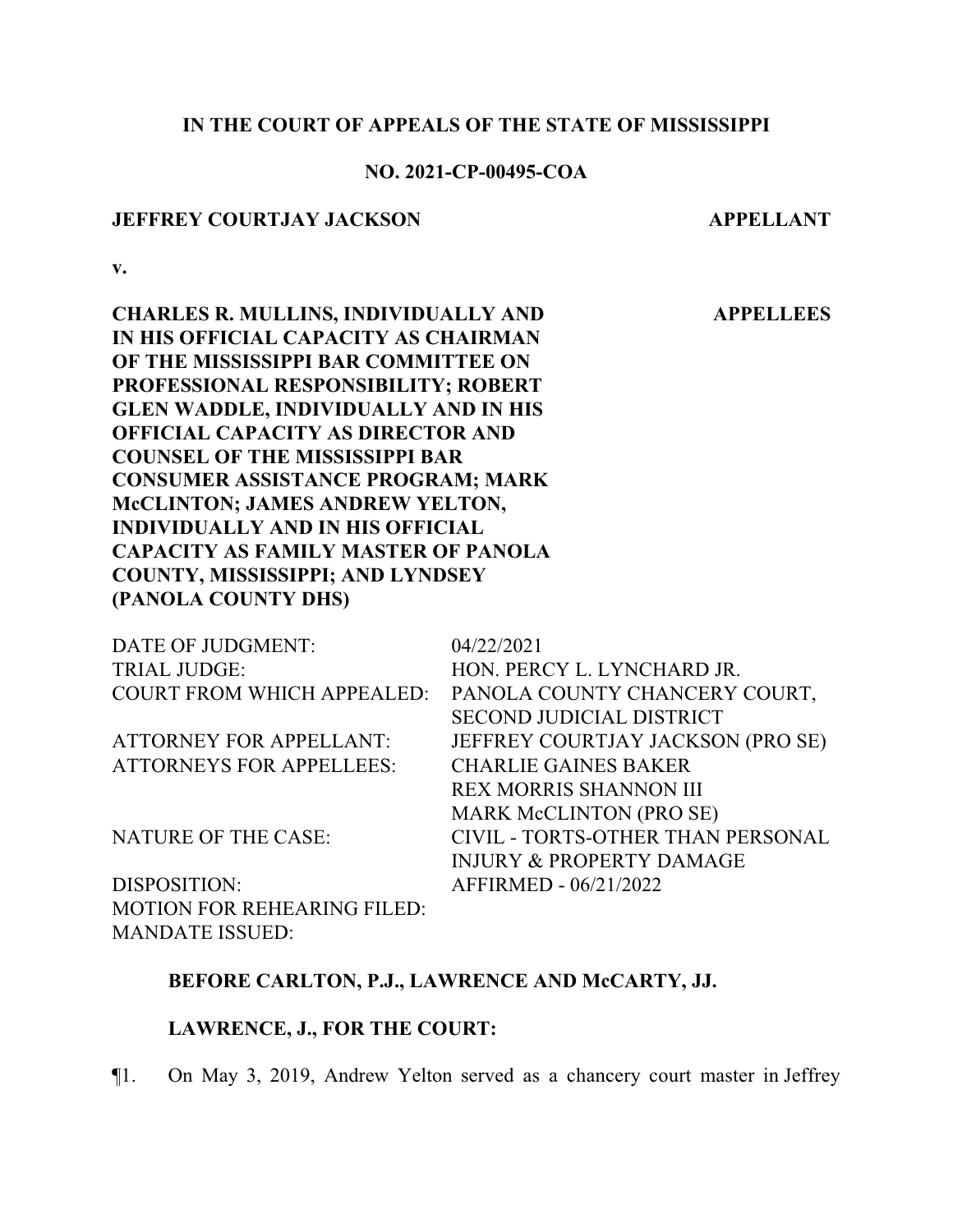Jackson's divorce proceedings. After the conclusion of the proceedings, Jackson filed a Mississippi Bar complaint against Yelton, which was investigated and handled by Bar employee Glen Waddle and Chairman of the Mississippi Bar Committee on Professional ResponsibilityCharles R. Mullins. The Mississippi Bar dismissed the claim against Yelton. On February 2, 2021, Jackson filed a complaint in Panola County, Mississippi, against Yelton; Waddle; Mullins; Mark McClinton, a Department of Human Services employee; and "Lyndsey," who is not identified by a last name or relationship to the allegations in the complaint or the record. Waddle and Mullins filed a motion to dismiss, and Yelton requested that the case be dismissed in his answer. On April 21, 2021, the trial court held a hearing on the motion to dismiss. That same day, the trial court entered an order granting the motion to dismiss with prejudice.

¶2. Jackson appealed, arguing (1) the court erred in granting the motion to dismiss because the appellees and the court "owed . . . [Jackson] the right to represent himself without the court being biased"; and (2) the "[i]mmunity doctrines enable government workers to prevent constitutional responsibility[,] . . . includ[ing] prosecutors, judges, legislators, and high-level officials." Upon review of the record, this court affirms the trial court's order granting the motion and dismissing Jackson's claims.

#### **FACTS**

¶3. On May 3, 2019, Yelton acted as a master in Panola County, Mississippi, for the divorce proceeding between Jackson and his wife, Linda Jackson (Linda). Yelton refused to sign off on two of Jackson's requests: (1) for his ex-wife Linda to "return to her maiden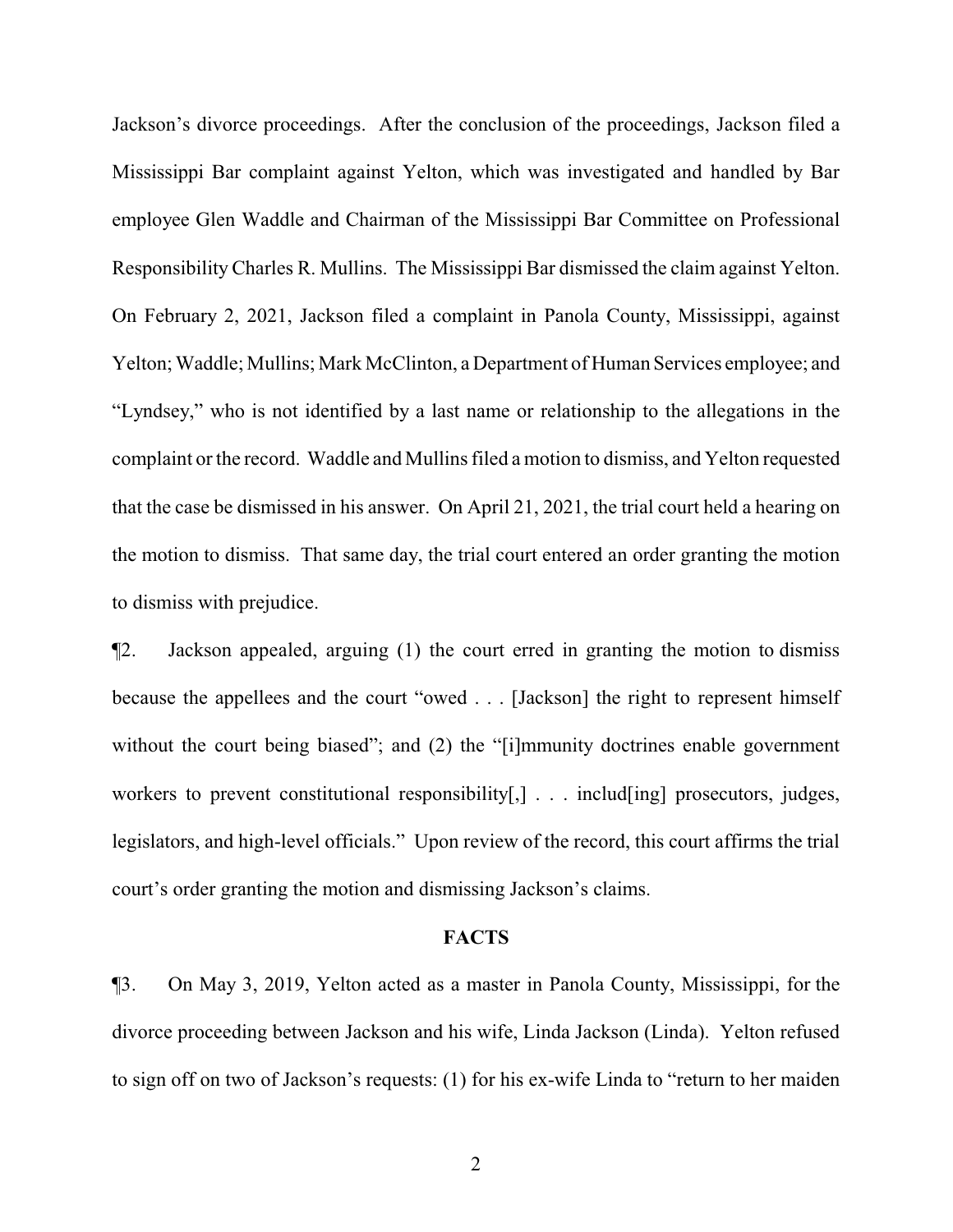name" and (2) to uphold an agreement made between Jackson and Linda for Jackson to pay Linda child support "directly each month." After the divorce proceedings concluded, Jackson filed a Mississippi Bar complaint against Yelton. Ultimately, the Mississippi Bar dismissed Jackson's complaint and took no further action.

¶4. On February 2, 2021, Jackson filed a complaint in the Panola CountyChancery Court against Yelton, Waddle, Mullins,<sup>1</sup> McClinton,<sup>2</sup> and Lyndsey.<sup>3</sup> In his complaint, Jackson made six allegations. First, he alleged that all defendants were negligent. Jackson stated that all of the defendants "failed to uphold their oath to the Constitution of the United States." However, Jackson did not provide the elements of negligence. Instead, Jackson set out the elements of intentional infliction of emotional distress. Next, Jackson alleged that Yelton committed fraud by using a "name not found on the Roll of Attorneys and did not appear in his official capacity." Jackson also alleged that Mullins and Waddle were guilty of "aiding and abiding" because they "[k]nowingly allowed . . . Yelton . . . to continue to practice law, even though they had evidence of [Yelton] breaking the law." Jackson accused the Mississippi Department of Human Services (DHS) of harassment because DHS had

<sup>&</sup>lt;sup>1</sup> Waddle is an employee of the Mississippi Bar and serves as the Director and Counsel of the Mississippi Bar Consumer Assistance Program. Mullins is a practicing attorney and served as the Chairman of the Mississippi Bar Committee on Professional Responsibility.

<sup>&</sup>lt;sup>2</sup> McClinton was employed by the Mississippi Department of Human Services at the time of Jackson's lawsuit.

<sup>&</sup>lt;sup>3</sup> Jackson alleged that Lyndsey worked at the Mississippi Department of Human Services. Jackson did not provide a last name for Lyndsey or how she was involved in this case.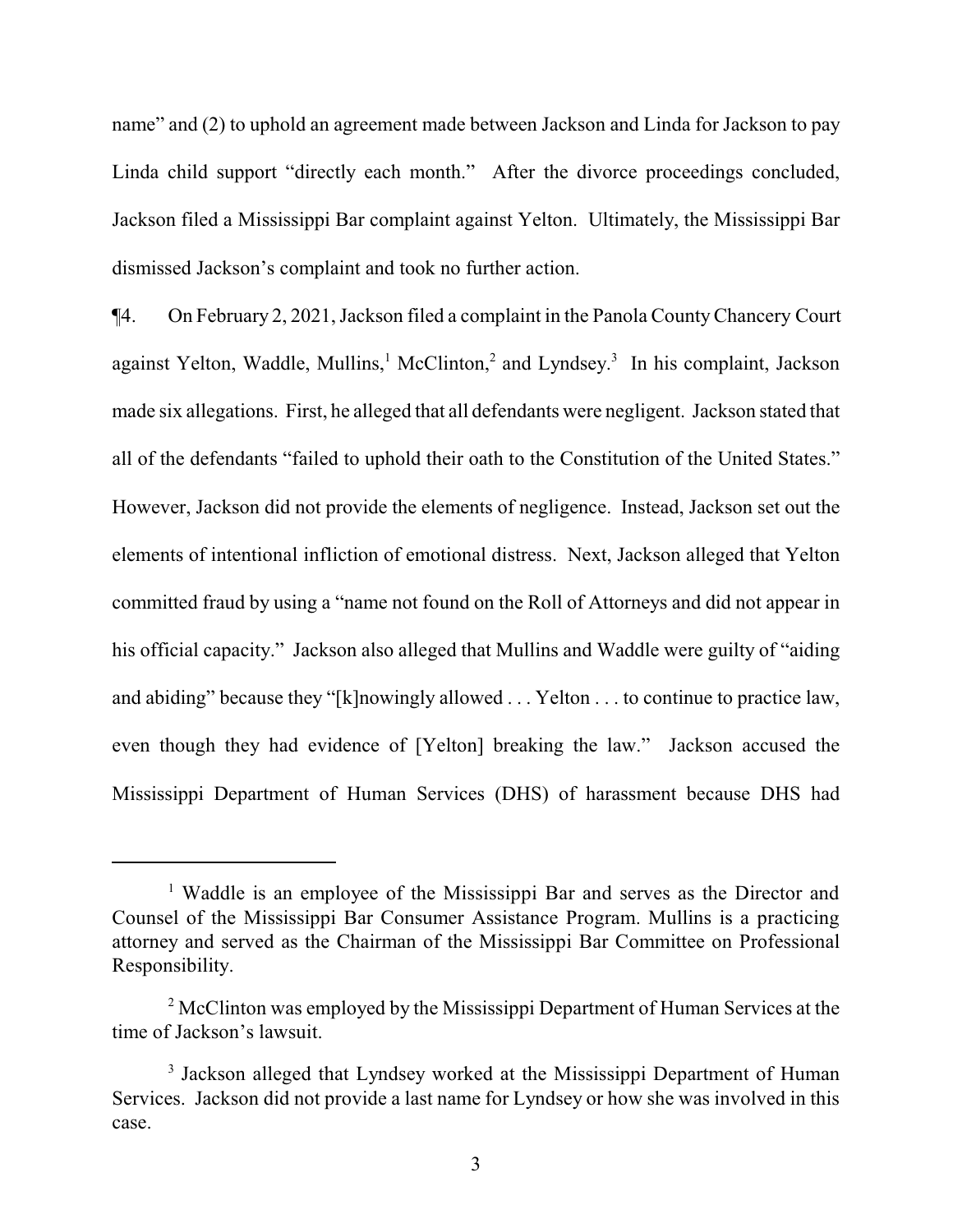"repeatedly and persistently sent threatening letters since [his] divorce. These letters have annoyed, alarmed and caused [him] substantial emotional distress as [he] has worried about the threats every day." Jackson also raised claims of treason and a deprivation of rights. Jackson did not specify which parties allegedly committed these acts. Jackson quoted sections of the United States Code to support these claims.

¶5. On April 1, 2021, Waddle and Mullins filed their answer. They also filed a motion to dismiss. In the motion to dismiss, they argued they were "immune from suit as a matter of law," and Jackson "has otherwise failed to state a claim against either of them, individually or in their respective official capacities." Jackson never filed a response to this motion.

¶6. On April 15, 2021, Yelton filed his answer. In his answer, Yelton requested that Jackson's complaint be dismissed. Specifically, Yelton stated that Jackson's complaint "fails to state a claim upon which relief can be granted, therefore, said [c]omplaint should be dismissed in accordance with Mississippi Rule of Civil Procedure 12(b)(6)."

¶7. On April 21, 2021, the chancery court held a hearing on the motion to dismiss. Later that day, the court entered its order granting the motion to dismiss. The court dismissed Jackson's claims with prejudice. The court also entered orders dismissing the Mississippi Bar, Mullins, Waddle, and McClinton<sup>4</sup> as parties. On April 22, 2021, the court issued orders

<sup>4</sup> The court stated that "pursuing legal action against [McClinton], in his private capacity, was improper."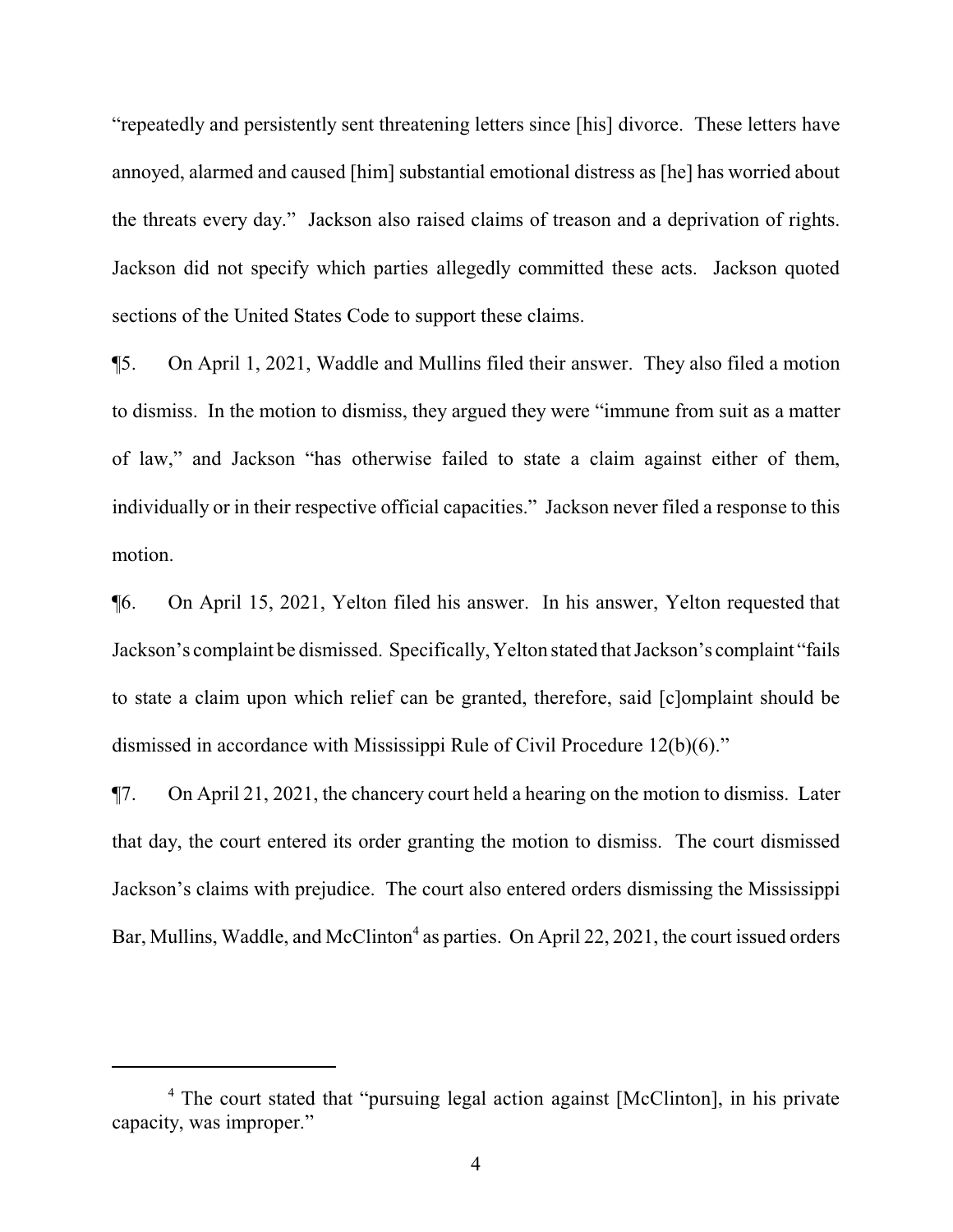dismissing Yelton and Lyndsey as parties.<sup>5</sup>

¶8. Jackson appealed the dismissals and presented the arguments stated above.<sup>6</sup> Upon review of the record, this Court affirms the trial court's orders dismissing Jackson's claims.

#### **STANDARD OF REVIEW**

¶9. This court reviews a trial court's decision to grant a motion to dismiss de novo. *Stubbs v. Stubbs*, 281 So. 3d 125, 126 (¶3) (Miss. Ct. App. 2019).

# **ANALYSIS**

# **I. The trial court was not biased.**

¶10. Jackson argues that "the trial court erred in granting summary judgment to Respondents because Respondents and the court owed it to petitioner the right to represent himself without the court being biased." Apparently, as best as can be determined, Jackson is arguing that the trial court judge should have recused himself because he was "biased." Specifically, Jackson states that the trial court judge was biased for six reasons:

[1] Respondents owed petitioner a duty to not attempt to beat petitioner simply on technicalities. Proof of service is one of the ways that the court showed that it was biased against petitioner for attempting to represent himself.

<sup>&</sup>lt;sup>5</sup> The court found that service of process on Lyndsey was not valid because it was not properly served on the Attorney General's office. Further, the court found that service of process could not be "accomplished in the present form of the Complaint since it does not properly identify the last name of the person to be served."

<sup>&</sup>lt;sup>6</sup> Jackson also requested that this Court "reverse the trial court's decision to grant summary judgment and honor [his] motion to have [his] credit cleared, [his] ex-wife to go back to her maiden name, and to stop the harassment from MDHS." Additionally, Jackson seeks relief on appeal for the "emotional distress" he suffered. This is a court of appellate jurisdiction, not of general jurisdiction. Further, these issues were not raised in the trial court and therefore are procedurally barred from being considered on appeal. *See Stewart v. State*, 67 So. 3d 829, 832 (¶14) (Miss. Ct. App. 2011).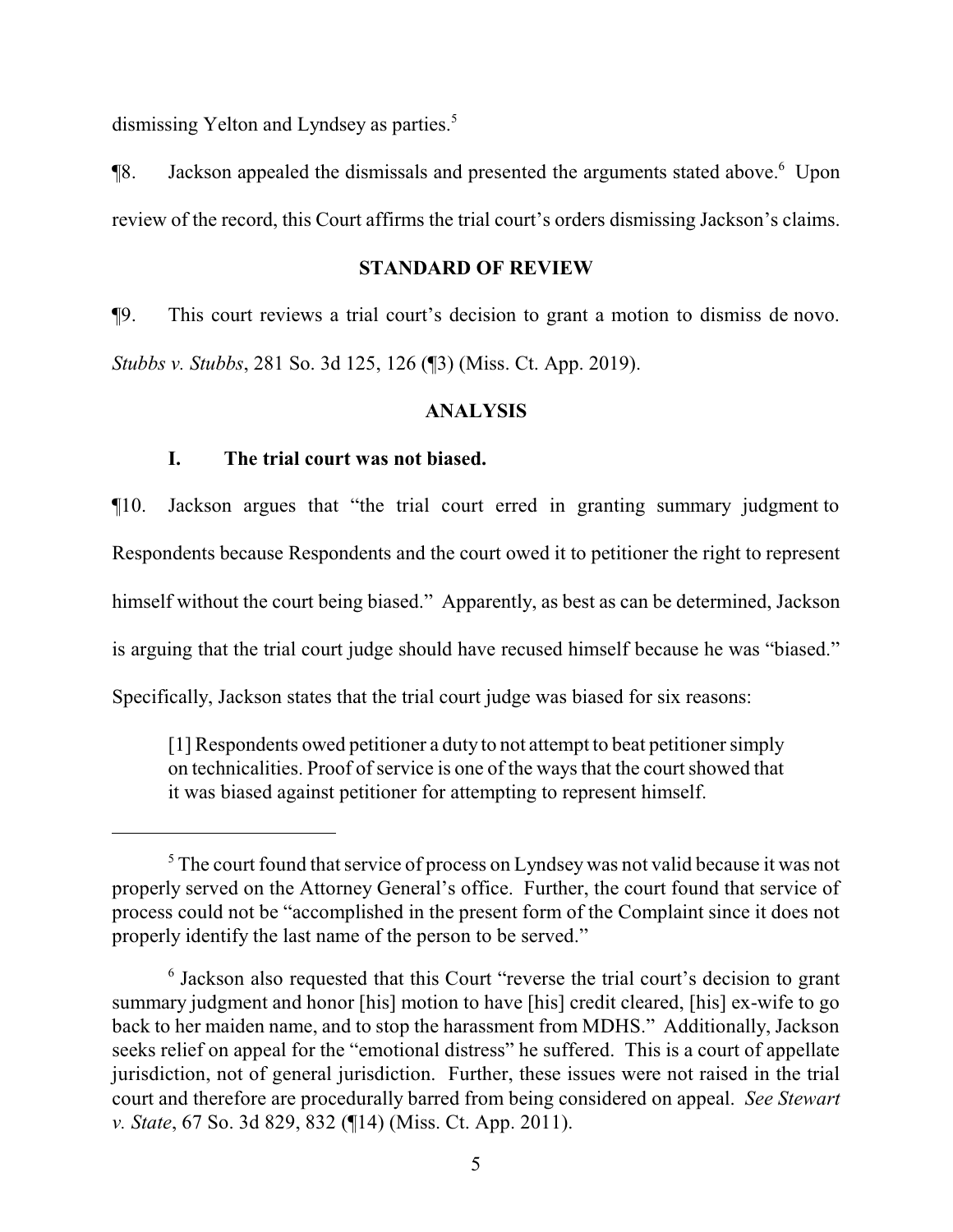[2] [the trial court] denied me the right to have my own court reporter.

[3] From the moment I met with the court, wanting to represent myself, I encountered tremendous resistance.

[4] The [c]ourt clerks withheld information from me, that they routinely give to lawyers . . . . If I would ask for the same information, it quickly turns into legal advice.

[5] I was cut off by [the trial court judge]. Everything I tried to answer, or question was pushed to the side all because I was not speaking the correct language of the court. This was very condescending and rude.

[6] Showing up without a lawyer, I was singled out and labeled as "pro per" or "pro se."

Jackson never filed a motion to recuse, nor did he move for the judge to recuse himself at the April 21, 2021 hearing. Instead, at the hearing, the trial court informed Jackson, "There is no change of venue in chancery court with respect to the clerk. There is either a recusal request to change the judge, or there's a jurisdictional type venue that can be requested. What you were asking for is not available." Jackson responded, "Okay. Well, that jurisdiction and change is what I'm looking for." Later in the hearing, Jackson also requested that his case "be changed to the Supreme Court . . . ."

¶11. Canon 3 of the Mississippi Code of Judicial Conduct states that judges "should disqualify themselves in proceedings in which their impartiality might be questioned by a reasonable person knowing all the circumstances or for other grounds provided in the Code of Judicial Conduct or otherwise as provided by law . . . ." Miss. Code Jud. Conduct Canon 3E(1). Rule 1.11 of the Uniform Chancery Court Rules states, "A motion seeking recusal shall be filed with an affidavit of the party or the party's attorney setting forth the factual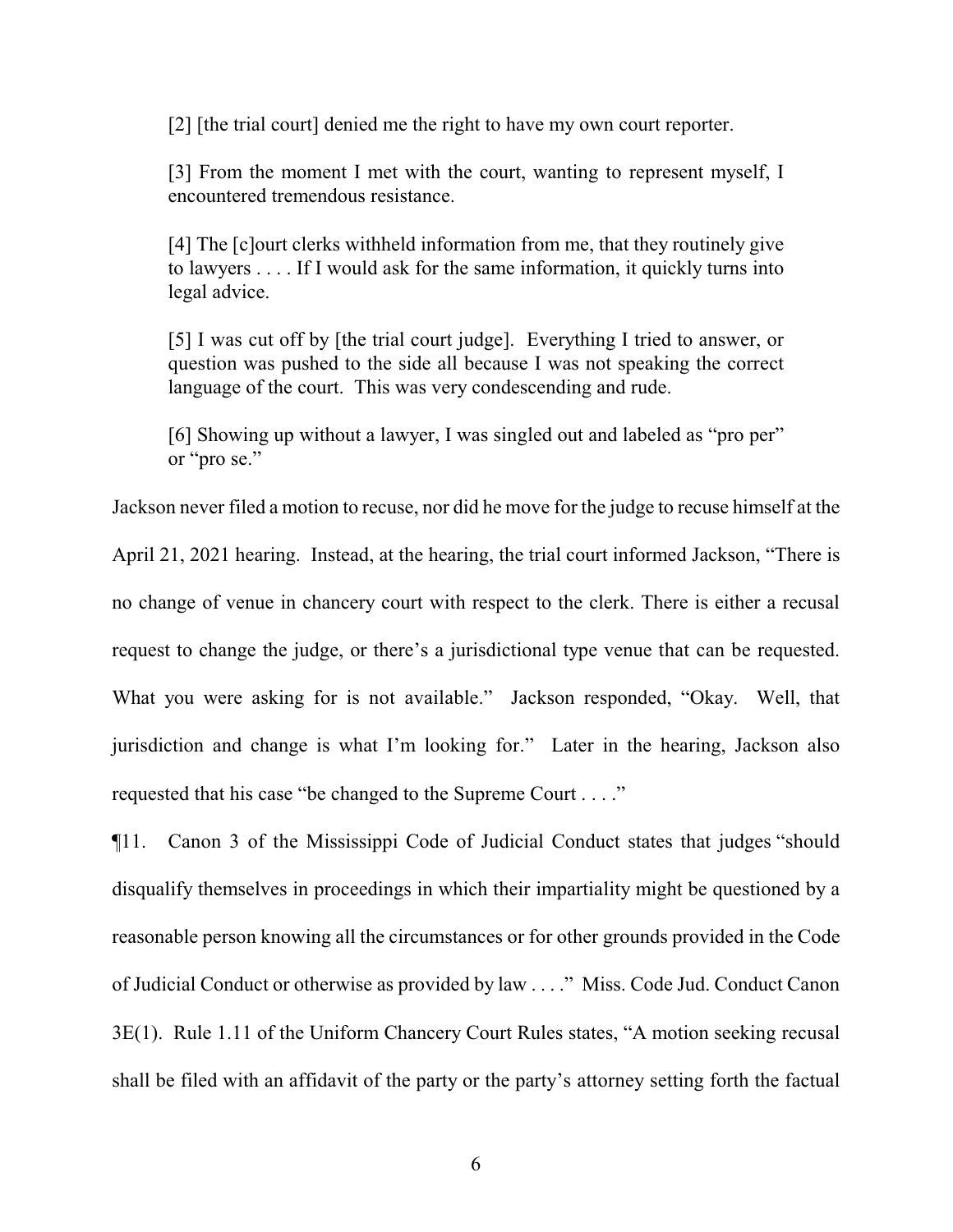basis underlying the asserted grounds for recusal and declaring that the motion is filed in good faith and that the affiant truly believes the facts underlying the grounds stated to be true." UCCR 1.11. Jackson failed to file a motion for recusal. Jackson also did not provide any affidavits stating the "factual basis underlying the asserted grounds for recusal." *See id*. Therefore, Jackson did not properly present a motion for recusal to the trial court.

¶12. Additionally, Jackson cites no authority on appeal to support his claim that the trial court judge should have recused himself. It is well established that "the failure to cite authority in support of an argument eliminates our obligation to review the issue." *Stewart v. State*, 67 So. 3d 829, 832 (¶14) (Miss. Ct. App. 2011) (quoting *Glasper v. State*, 914 So. 2d 708, 726 ( $\P$ 40) (Miss. 2005)). Therefore, this issue is without merit.<sup>7</sup>

# **II. Yelton, Waddle, and Mullins are immune from suit.**

¶13. Jackson argues that the "immunities" of Yelton, Waddle, and Mullins violated his constitutional rights because the immunities "prevent [ed] the court from examining the actual circumstances surrounding the . . . actions" of Yelton, Waddle, and Mullins.

¶14. Jackson sued Mullins and Waddle for alleged actions that occurred while they were both acting as officers of the Mississippi Bar in handling a complaint alleged against a member of the Bar in this State. This precise issue has not been addressed by this Court or the Mississippi Supreme Court. However, the Mississippi Supreme Court has held generally that "[d]isciplinary proceedings against an attorney are judicial in nature and absent a statute,

 $<sup>7</sup>$  The record indicates that the trial court judge questioned Jackson in an effort to</sup> understand what Jackson was seeking. The judge appeared cordial and accommodating to Jackson, who was representing himself.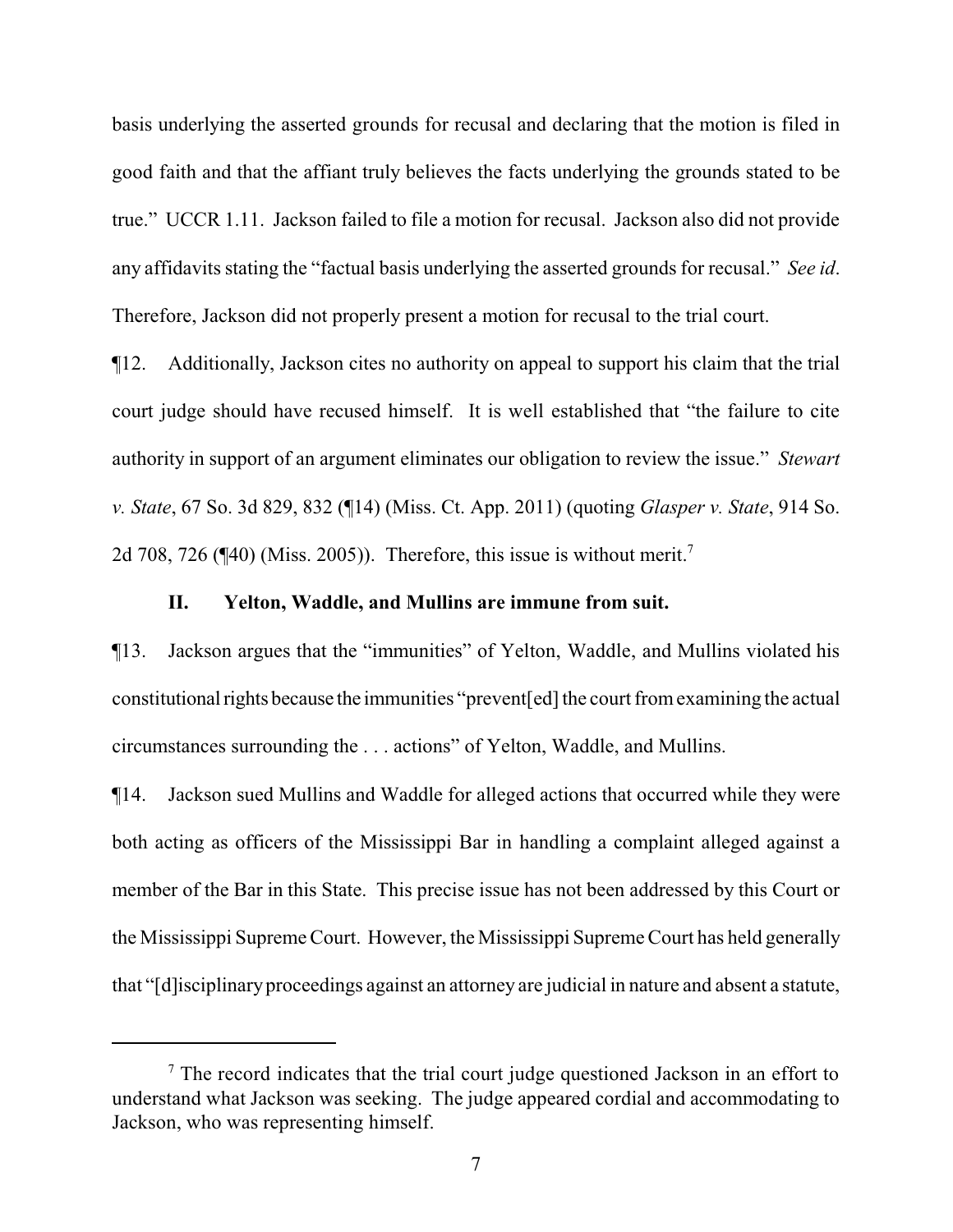under the common law, any person involved in the proceedings, whether a party, witness, counsel, or judge is accorded absolute immunity so long as the statements made or documents filed are reasonably related to the judicial inquiry." *Netterville v. Lear Siegler Inc*., 397 So. 2d 1109, 1112 (Miss. 1981).

¶15. Additionally, Mississippi Code Annotated section 73-3-345 (Rev. 2017) states, "The board of commissioners, the committee on complaints, the executive director, the complaint counsel, the complaint tribunals, and their assistants, staff and employees shall be immune from civil suit for any conduct arising out of the performance of their official duties." Miss. Code Ann. § 73-3-345; *cf. Lampton v. Diaz*, 661 F.3d 897, 901-02 (5th Cir. 2011) (holding that a member of the Commission on Judicial Performance was entitled to immunity under the statute for conduct arising out of the performance of his official duties). Further, Rule 14 of the Rules of Discipline for the Mississippi Bar states, "[T]he officers of the Bar and all of the disciplinary agencies, and their assistants, staff, employees and receivers shall be immune from civil suit for any conduct arising out of the performance of their official duties." Mullins and Waddle were performing their official duties when they dismissed Jackson's Bar complaint against Yelton. Therefore, they were immune from any causes of action as a result of those job-related duties.

¶16. Jackson sued Yelton for actions Yelton took while acting as a master in Panola County, Mississippi.<sup>8</sup> Special masters can be appointed "to be masters of the court, and the

<sup>&</sup>lt;sup>8</sup> It is unclear if Yelton was serving as a special master pursuant to Mississippi Rule of Civil Procedure 53 or a family master pursuant to Mississippi Code Annotated section 9- 5-255 (Rev. 2019). Yelton referred to himself as a "special master" in his answer to Jackson's complaint. The chancellor, in dismissing the lawsuit against Yelton, referred to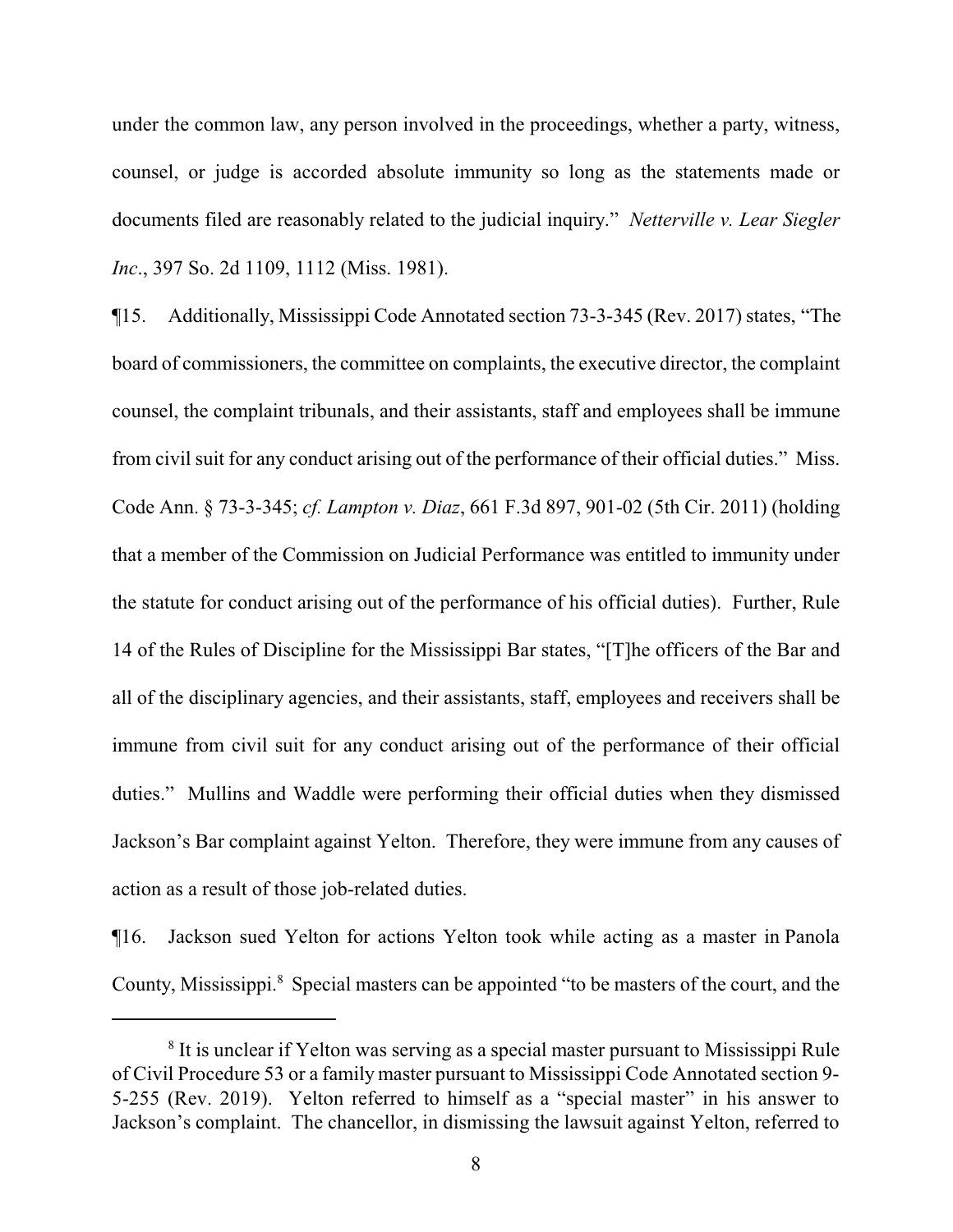court in which any action is pending may appoint a special master therein." M.R.C.P. 53(a). A court will issue an order that designates a special master. "Subject to the specifications and limitations stated in the order, the master has and shall exercise the power to regulate all proceedings in every hearing before him and to do all acts and take all measures necessary or proper for the efficient performance of his duties under the order." M.R.C.P. 53(d). Additionally, pursuant to Mississippi Code Annotated section 9-5-255, a senior judge may "apply to the Chief Justice of the Supreme Court for the appointment of one or more persons to serve as family masters." Miss. Code Ann. § 9-5-255(1) (Rev. 2019). The chief justice will appoint a family master if he determines one is needed to help resolve a district's "crowded" docket. *Id*. "Family masters in chancery shall have the power to hear cases and recommend orders establishing, modifying and enforcing orders for support in matters referred to them by chancellors and judges of the circuit, county or family courts of such county." *Id.* § 9-5-255(2). Special masters and family masters both serve as judicial officers of the court in a judicial function. Both masters act as judges according to the powers afforded by the appointment.

¶17. "Mississippi has long recognized the doctrine of judicial immunity." *Weill v. Bailey*, 227 So. 3d 931, 935 (¶18) (Miss. 2017) (quoting *Wheeler v. Stewart*, 798 So. 2d 386, 392 (¶14) (Miss. 2001)). Judicial immunity exists if at the time the judge took action, he had "jurisdiction over the subject matter before him." *Pryer v. Gardner*, 247 So. 3d 1245, 1251

him as a "family master." While the role of masters may differ depending on the appointing order, for purposes for the legal issue before this Court, it is a distinction without a difference. In either case, whether appointed pursuant to Rule 53 or by section 9-5-255, the master was performing judicial duties referred to him by the judge making the appointment.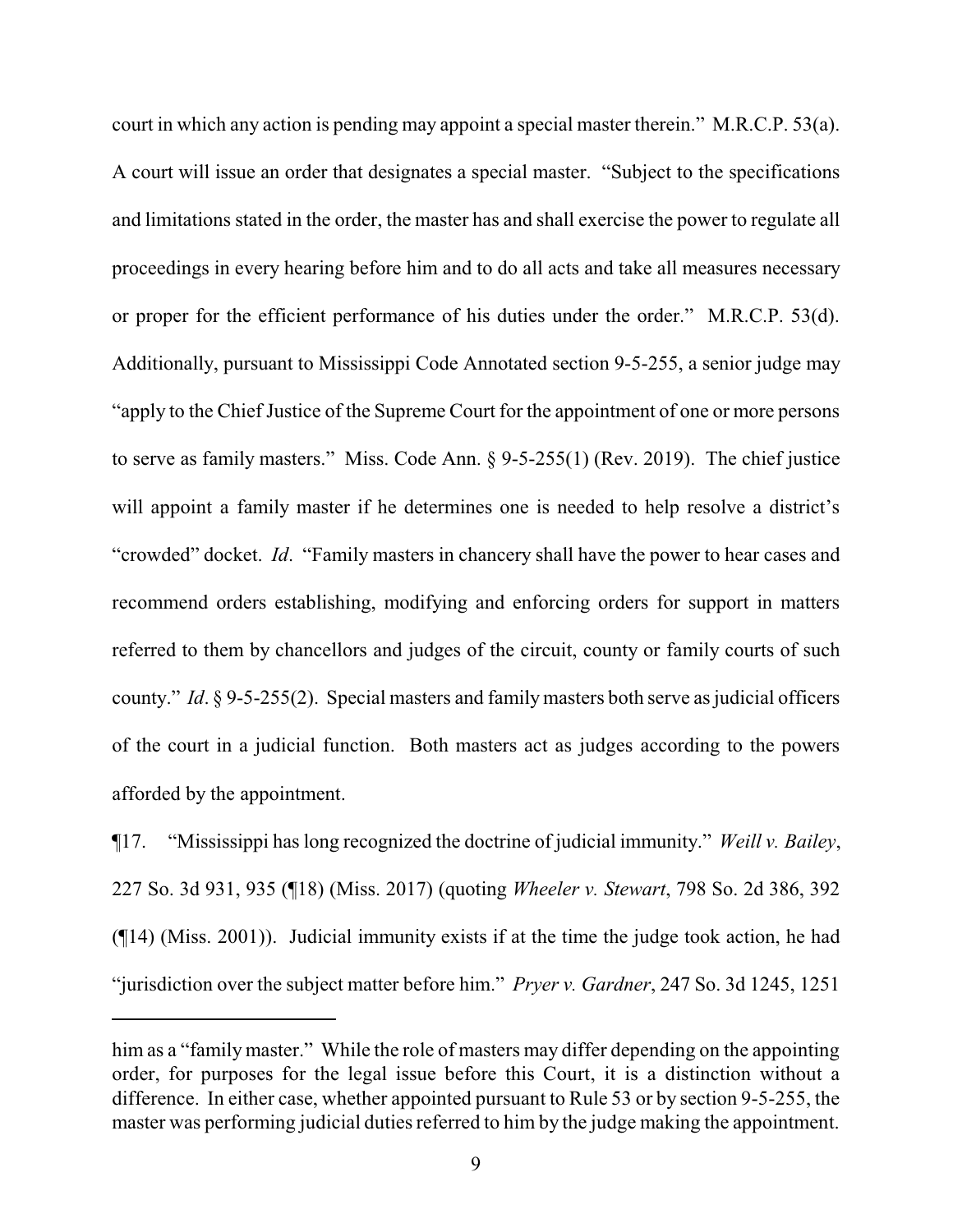(¶10) (Miss. 2018). If a judge had jurisdiction over the subject matter before him at the time he took action, he will be judicially immune. *See Newsome v. Shoemake*, 234 So. 3d 1215, 1226 (¶39) (Miss. 2017) (finding that two judges were immune fromsuit because "at the time the alleged acts giving rise to Newsome's claims occurred, both chancellors exercised jurisdiction over the subject matter of the conservatorship" before them). The Mississippi Supreme Court recognizes "that the best interests of the people and public order require that judges be immune from civil liability." *Id*. (quoting *Loyacono v. Ellis*, 571 So. 2d 237, 238 (Miss 1990)).

¶18. Yelton was acting in his capacity as a master in Panola County and within the court's jurisdiction when he denied Jackson's requests to order his ex-wife to "return to her maiden name" and to uphold the child support agreement for Jackson to pay Linda directly each month. Yelton, as a master handling a legal issue in Jackson's divorce, was performing legal duties similarly done by chancery court judges in this State. The same law and same public policy affording judicial immunity to a chancery court judge applies with equal clarity and purpose to a special master or a family master. As a duly appointed chancery court master, Yelton was judicially immune from Jackson's lawsuit.

#### **CONCLUSION**

¶19. Upon review of the record, this Court affirms the trial court's orders dismissing Jackson's claims.

#### ¶20. **AFFIRMED.**

# **BARNES, C.J., CARLTON AND WILSON, P.JJ., GREENLEE, WESTBROOKS, McDONALD, McCARTY, SMITH AND EMFINGER, JJ.,**

10